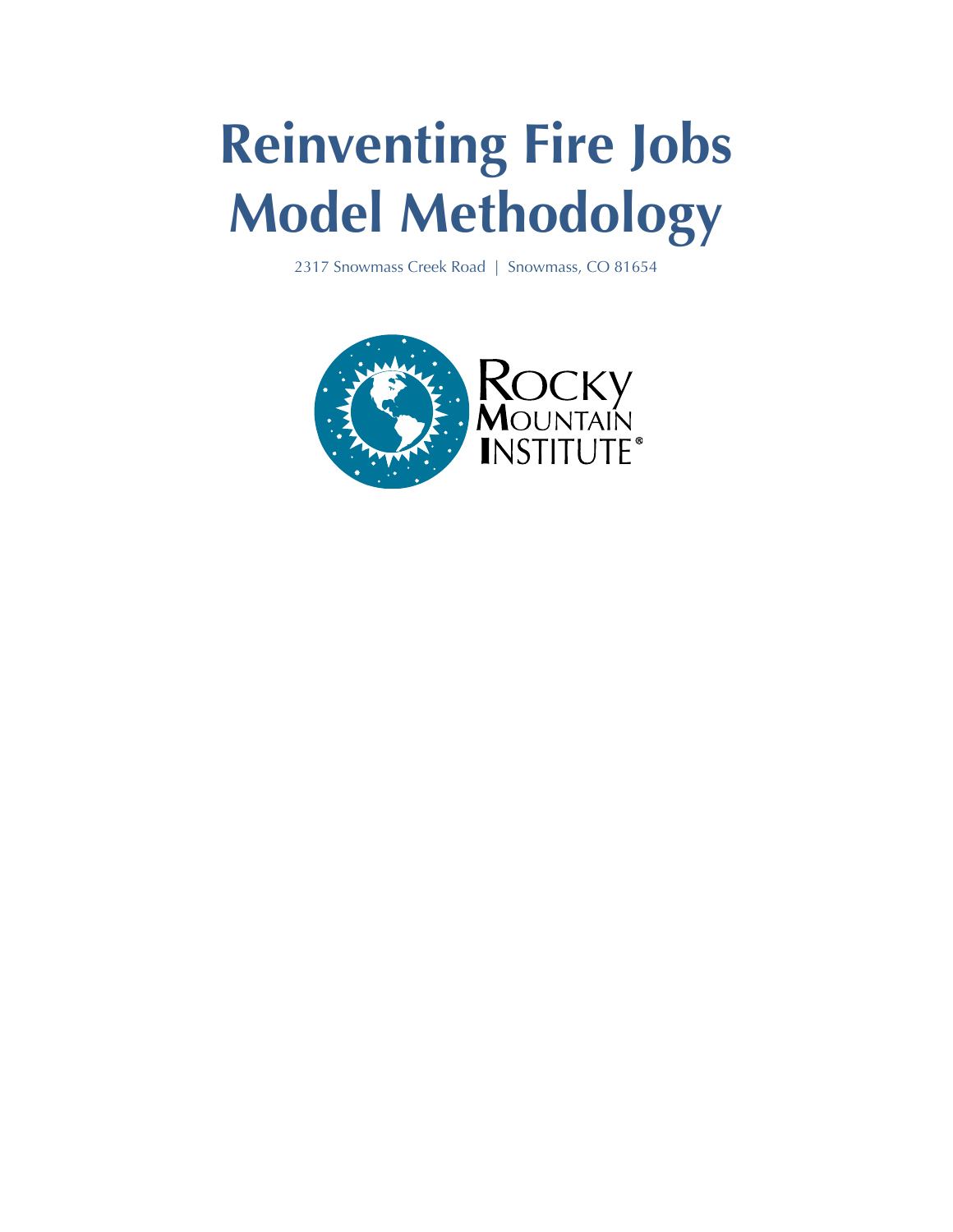The Reinventing Fire (RF) jobs analysis examines how the RF vision affects job **quantity** and **quality** across sectors.

## **IDENTIFYING DECLINING AND EXPANDING INDUSTRIES**

Examining the strategies laid out in RF, the outcomes and industries shown in figure 1 were identified as having a potentially large jobs impact and are the focus of the RF jobs analysis. Industries shown in figure 1 are organized by sector and separated into those thought to be declining or those likely to expand with RF outcomes. Drivers for the shift from declining to expanding industries are also shown and fit into two categories: 1. Improved efficiency and 2. Fuel substitution by renewables.

# **MAJOR RF JOB IMPACTS AND THEIR DRIVERS WERE IDENTIFIED**



# **TYPES OF RF JOB CREATION**

Both of the drivers noted in the previous section—efficiency and fuel substitution—can create jobs; they can also lead to job loss in other industries.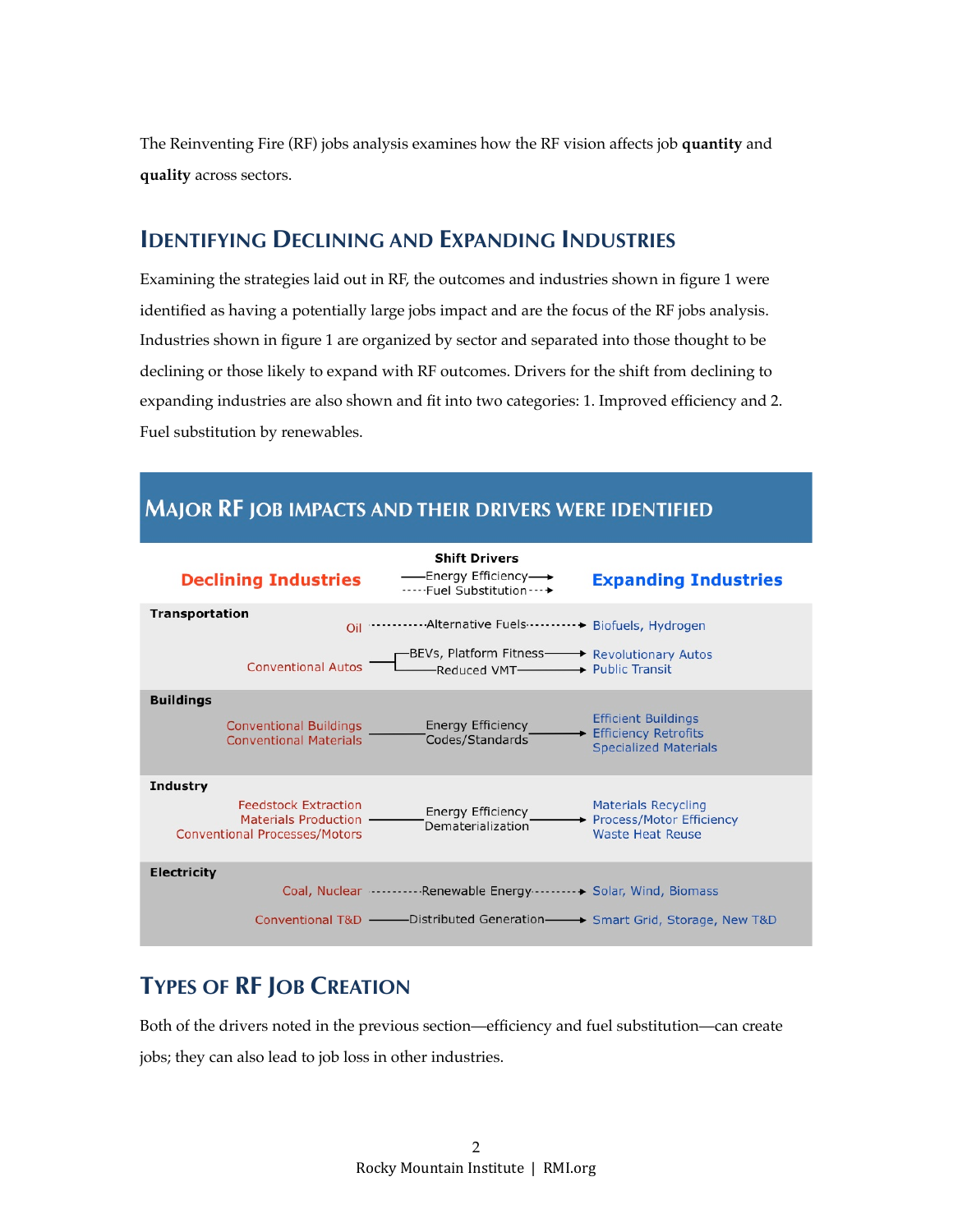Job creation or loss can be considered on three levels: direct (onsite), indirect (suppliers), and induced (respending).

Energy efficiency creates jobs on all three levels. The initial investment in efficiency creates jobs for the providers of that efficiency on the direct and indirect level. At the third level, avoided energy expenditures yield extra disposable income. As these savings are respent, they create additional (induced) jobs across the economy.

In our analysis, fuel substitution's job creation is examined primarily on the first two levels, but the third level also requires consideration. Jobs are created for manufacture, operations, and maintenance of renewable energy production facilities. For the net jobs impact, avoided jobs for conventional, non-renewable energy are accounted for too. Fuel substitution induced jobs include losses resulting from increased electricity prices and gains due to decreased mobility expenditure (see transportation and electricity sector-specific methodology below for more details).

### **QUANTITATIVE METHODOLOGY FOR ESTIMATING NET JOB**

#### **CREATION**

To estimate the net quantitative effect on U.S. jobs of the strategies employed in RF, we primarily use a jobs multiplier approach. Jobs multipliers measure the amount of jobs created for a given increment of investment, revenue or industry output—for example jobs created per million dollars of investment, or jobs created per megawatt-hour of power generation. Multiplier values vary depending on the industry, the output, and how the output is produced (e.g., renewable vs. fossil-fueled or nuclear generation).

Multipliers give job creation numbers, but generally do not give the *net* jobs impact that accounts for any job loss that may be created by an investment. For example, investing in biofuel production displaces oil production and the jobs it creates. To account for these job losses, the avoided output or investment in a given industry is used to estimate job loss; subtracting this value from job creation gives us the net jobs impact.

Using this method, jobs are measured in job-years, defined as full-time employment for one person for one year. Job-years are then averaged over the 40-year RF implementation period,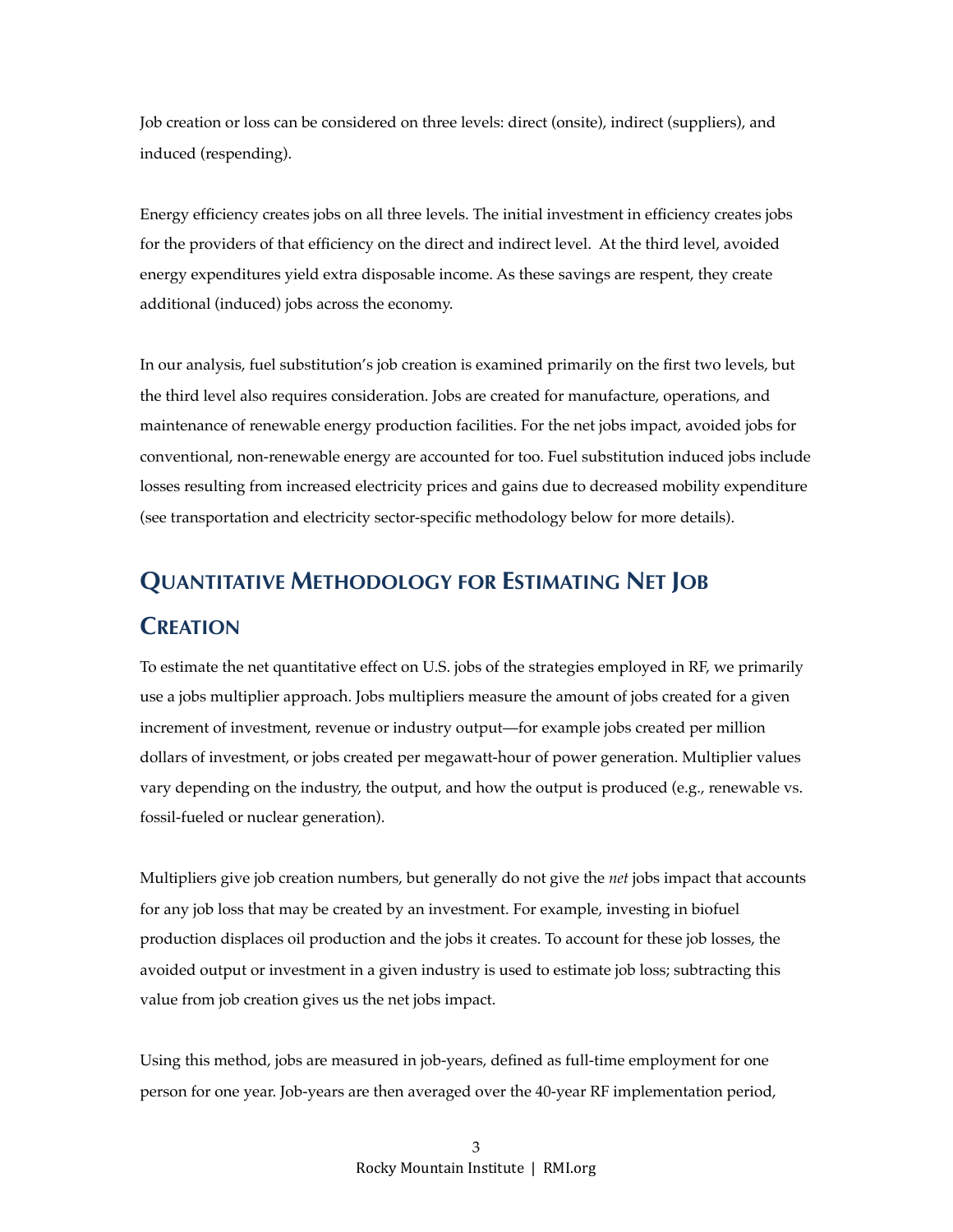from 2010 to 2050 (although many investments made 2050 would continue to provide further employment after 2050, so not counting them understates total job-years created). For example, an investment in building efficiency creating 5,200,000 job-years equates to 130,000 new jobs for the 40 years.

Multipliers values were taken from a variety of literature sources. We used the different multiplier assumptions to estimate a range of jobs estimates. Sources were based on both bottomup and input/output analyses. For consistent comparison between sources, it is important to note which job impact levels—direct, indirect, and induced—are included and excluded from each source. Where multipliers were used from more than one literature source, the calculated numbers of jobs were averaged across sources.

| <b>Transportation Sector</b><br><b>Quantitative Notes and Sources</b> |                                                                                                                                                                                                                                                                                                                                                       |                                 |
|-----------------------------------------------------------------------|-------------------------------------------------------------------------------------------------------------------------------------------------------------------------------------------------------------------------------------------------------------------------------------------------------------------------------------------------------|---------------------------------|
|                                                                       | <b>Notes</b>                                                                                                                                                                                                                                                                                                                                          | Sources                         |
| <b>Baseline</b>                                                       | Calculated by summing direct employment data in<br>transportation-related industries affected by RF.                                                                                                                                                                                                                                                  | $[1]$ , $[2]$ , RMI<br>Analysis |
| Oil Industry                                                          | Current refining and distribution jobs <sup>2</sup> are eliminated<br>by 2050; however, some some may be retained to make<br>feedstocks and lubricants not counted in RF.                                                                                                                                                                             | $\lceil 2 \rceil$               |
| <b>VMT</b> Reduction                                                  | RMI estimated auto-industry employment reductions<br>due to RF VMT reductions to be as follows: -25%<br>manufacturing, 0% retail, -50% parts, -50% repair.<br>Error bars for each occupation type were assumed to be<br>±25% applied to each individual occupation type. RMI<br>found no relevant and reliable jobs multipliers in the<br>literature. | <b>RMI</b> Analysis             |
| <b>Efficient Autos</b>                                                | Calculated using jobs multipliers <sup>4</sup> and auto industry<br>revenue increase taken from RMI transportation sector<br>consumer adoption model. An ORNL study <sup>3</sup> also<br>predicts a revenue increase.                                                                                                                                 | [3],[4]                         |
| <b>Biofuels</b>                                                       | Calculated using hydrogen <sup>5</sup> and second-generation<br>biofuels <sup>6,7</sup> jobs multipliers and respective RF<br>production volumes.                                                                                                                                                                                                     | $[5]$ , $[6]$ , $[7]$           |
| Induced                                                               | Calculated using jobs multipliers for transportation-<br>sector energy and avoided expenditures taken from<br>RMI transportation-sector consumer adoption model.                                                                                                                                                                                      | $[8]$ .[9].[10]                 |

Quantitative methodology notes and sources for each sector are given in table 1 below.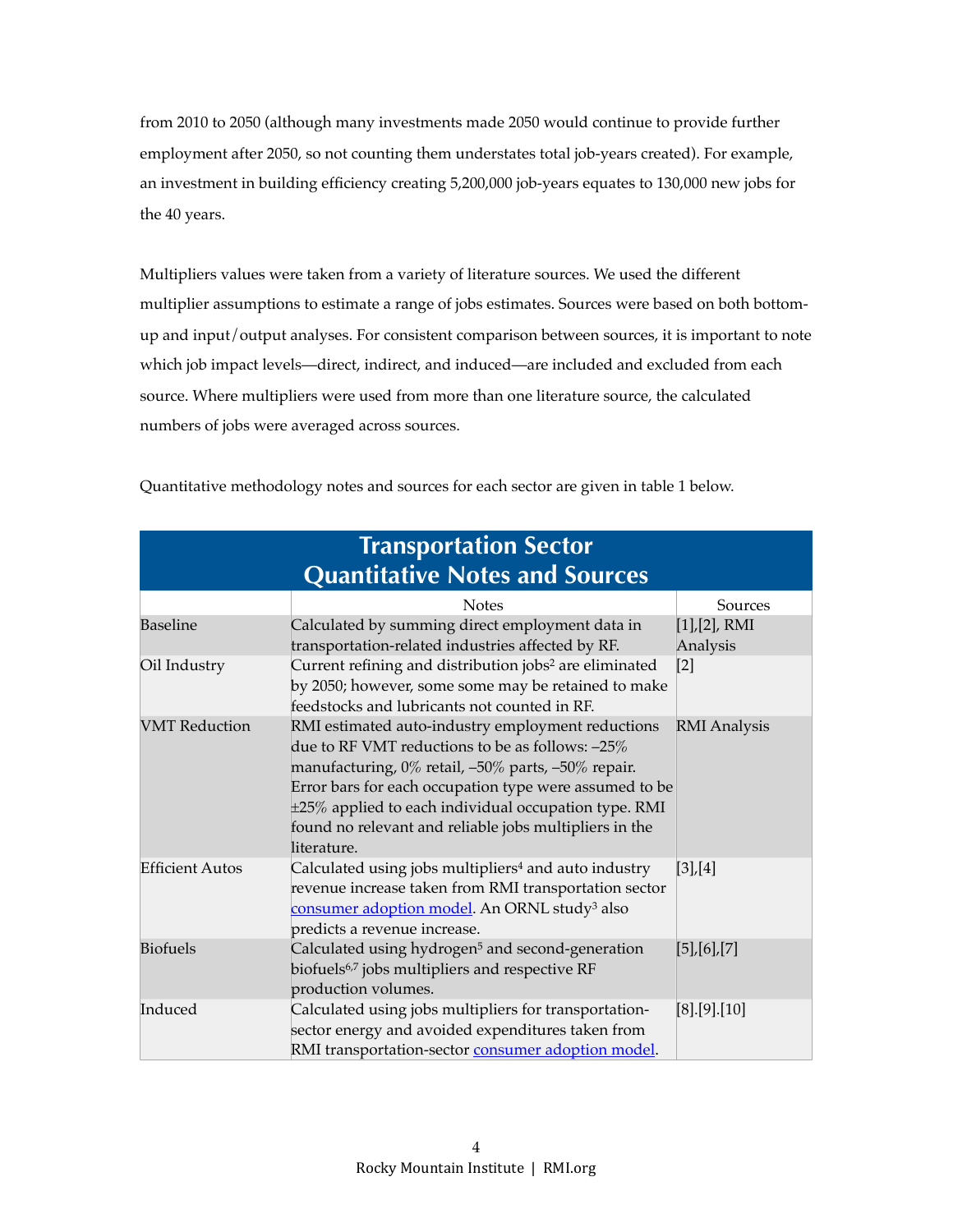| <b>Buildings Sector</b><br><b>Quantitative Notes and Sources</b> |                                                                                                                                         |                   |
|------------------------------------------------------------------|-----------------------------------------------------------------------------------------------------------------------------------------|-------------------|
|                                                                  | <b>Notes</b>                                                                                                                            | Sources           |
| Baseline                                                         | The building construction industry employs over 4<br>million workers, 2% of whom are estimated to be<br>focused on building efficiency. | [8]               |
| Building efficiency<br>industry growth                           | Calculated using jobs multipliers and the RF buildings<br>efficiency investment made beyond business-as-usual<br>levels.                | $[8]$ , [9], [11] |
| Induced                                                          | Calculated using jobs multipliers for building sector<br>energy and expenditure savings.                                                | [10],[12],[13]    |

| <b>Industry Sector</b><br><b>Quantitative Notes and Sources</b> |                                                                                                                                                                                                                                |                        |
|-----------------------------------------------------------------|--------------------------------------------------------------------------------------------------------------------------------------------------------------------------------------------------------------------------------|------------------------|
|                                                                 | <b>Notes</b>                                                                                                                                                                                                                   | Sources                |
| <b>Baseline</b>                                                 | ~32 million of the total 150 million U.S. workforce is<br>employed in industry—a much broader category than<br>the other sectors.                                                                                              | $[12]$                 |
| Industrial efficiency<br>industry job growth                    | Calculated using jobs multipliers for the RF industrial<br>efficiency investment to be made beyond business-as-<br>usual levels.                                                                                               | $[8]$ , $[9]$          |
| Induced                                                         | Calculated using jobs multipliers for industry-sector<br>energy and expenditure savings. The literature doesn't<br>focus much on industrial efficiency-induced jobs, so we<br>believe the uncertainty may be understated here. | $[8]$ , $[9]$ , $[11]$ |

| <b>Electricity Sector</b><br><b>Quantitative Notes and Sources</b> |                                                                                                                                                                                                                                           |         |
|--------------------------------------------------------------------|-------------------------------------------------------------------------------------------------------------------------------------------------------------------------------------------------------------------------------------------|---------|
|                                                                    | <b>Notes</b>                                                                                                                                                                                                                              | Sources |
| <b>Baseline</b>                                                    | Calculated using electricity production and electricity<br>sector multipliers <sup>11</sup> and verified using data from the<br>Bureau of Labor Statistics. <sup>2</sup>                                                                  | $[11]$  |
| Reduced demand                                                     | Calculated using jobs multipliers <sup>11</sup> for the Transform<br>scenario. In <i>Transform</i> , demand is reduced by $\sim 28\%$ ,<br>even after including new demand from electric<br>vehicles.                                     | $[11]$  |
| Coal and nuclear                                                   | RF Transform scenario will eliminate the remaining<br>(after 28% demand reduction) coal and nuclear<br>generation by 2050. (Coal and nuclear jobs are still<br>shown in the RF portfolio column due to 2010-2050 job-<br>year averaging.) | $[11]$  |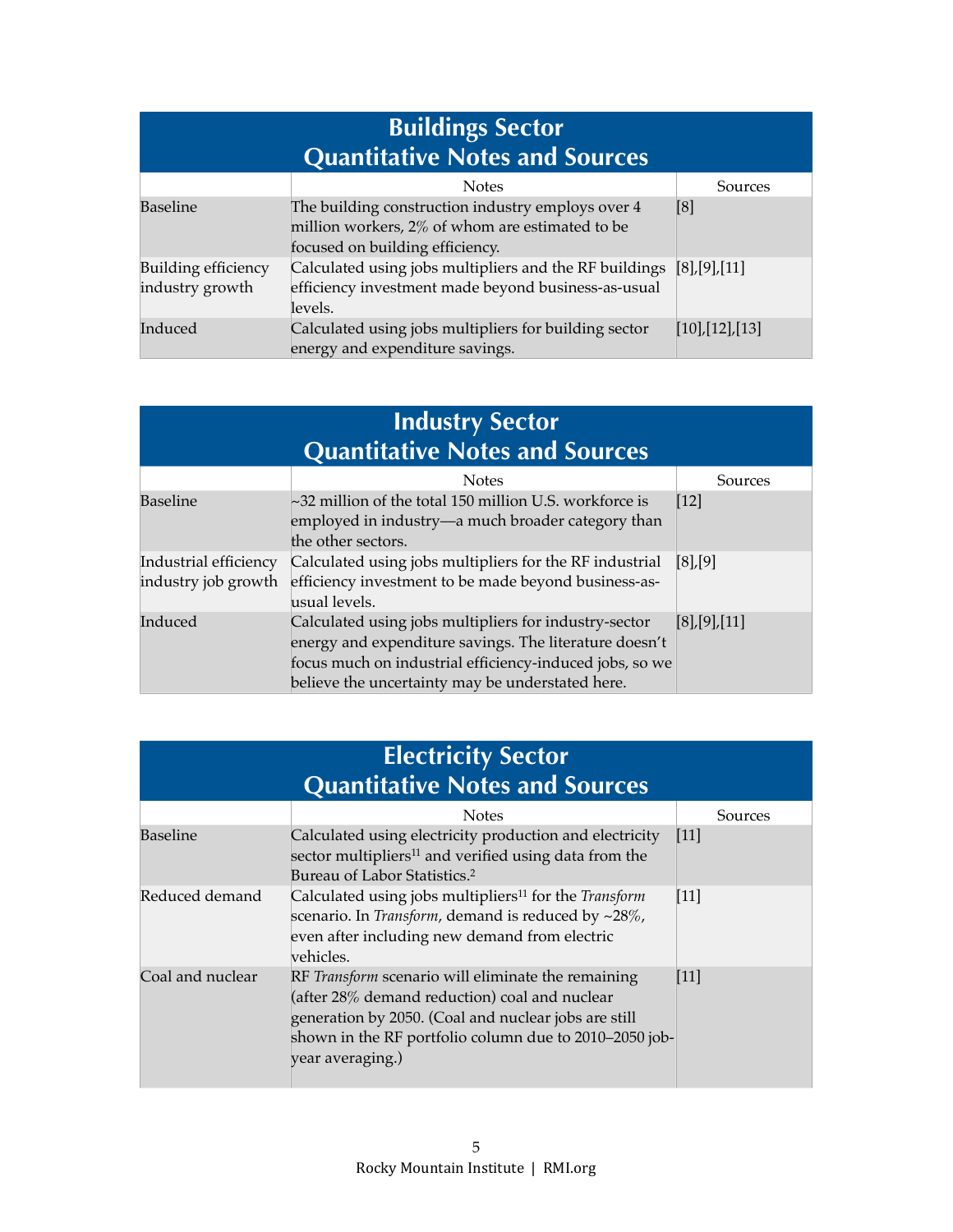| Replace w/RF<br>portfolio | Calculated using jobs multipliers <sup>11</sup> and the Transform<br>generation portfolio. The result is especially sensitive to<br>the solar jobs multiplier, and it is noteworthy that the<br>averaged result shown is in agreement with a National<br>Renewable Energy Laboratory study suggesting a 50%<br>job intensity reduction by 2025 <sup>14</sup> .                                                                                                                                                                                                                                                                                                                                                              | [11],[14]      |
|---------------------------|-----------------------------------------------------------------------------------------------------------------------------------------------------------------------------------------------------------------------------------------------------------------------------------------------------------------------------------------------------------------------------------------------------------------------------------------------------------------------------------------------------------------------------------------------------------------------------------------------------------------------------------------------------------------------------------------------------------------------------|----------------|
| Induced                   | Conservatively using engineering economics rather<br>than financial economics that properly account for<br>relative risk, Transform is expected to increase electricity<br>prices somewhat, though they would also become far<br>more stable. Externalities aside, consumers have less<br>disposable income than had they invested in efficiency<br>only without adopting the Transform portfolio. This<br>results in reduced spending throughout the rest of the<br>[more job-intensive] economy, thus reducing<br>employment. <sup>15</sup> This reduction is calculated using jobs<br>multipliers <sup>10,11</sup> and the system cost increase modeled in<br>the National Renewable Energy Laboratory's ReEDS<br>model. | [10],[11],[15] |

### **QUALITATIVE METHODOLOGY—ASSESSING OPPORTUNITY DISTRIBUTION AND STABILITY**

The quality of these jobs is also important. Job quality can be defined in many ways; based primarily on the job quality discussion we found in the literature, the RF analysis utilized the following criteria to assess job quality impacts for each of the industries and drivers noted in fig 1.

We examined the distribution of opportunity among job types, including the spread of occupations, skills, and salaries that characterize an industry's workforce. For example, 97% of U.S. jobs created since 1990 have been in non-manufacturing industries—a trend that has resulted in fewer exported goods and greater polarization of wages. Better-distributed job growth—by category, occupation, training level, and location—could counteract this trend.

We examined the distribution of opportunity amongst communities, regions, and businesses, since some outcomes favor urban or rural communities or certain geographical regions. Relatively new business opportunities in efficiency and renewables can support and require entrepreneurism, and often favor small-business development that is the main engine of U.S. job creation and of much socioeconomic advancement.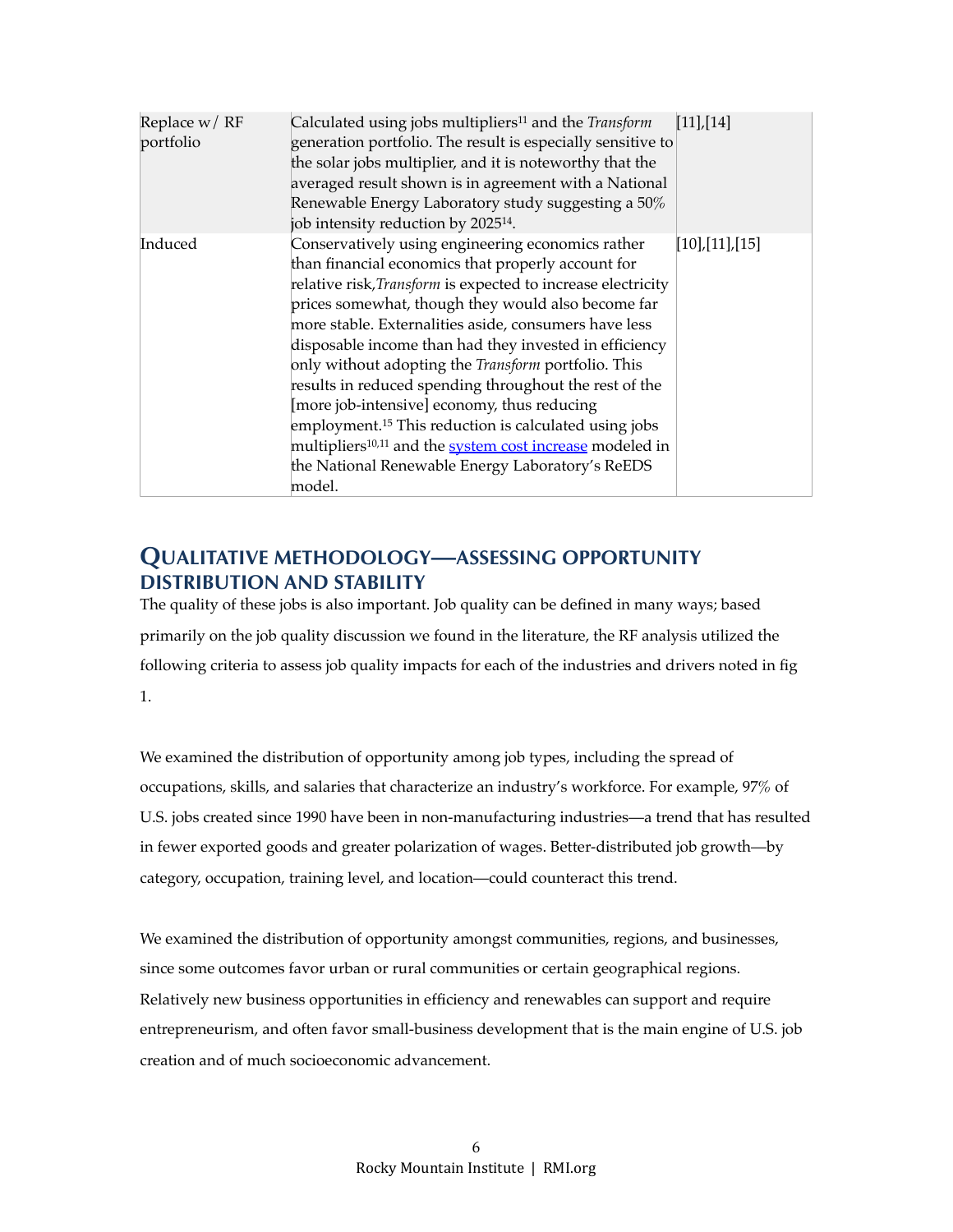We examined the stability of these opportunities, including resistance to offshoring and the expected duration of employment. Manufacturing jobs have historically faced offshoring and labor intensities reductions by technological innovation and increased productivity. Such onsite jobs as construction, installation, and operations and maintenance are either inherently stable or not easily outsourced. However some of these are contracted, providing only temporary or shortterm employment.

We also examined the likely training needs and the feasibility of the necessary investments in skills/education required to meet job demand in an industry. Varying retraining efforts are required to sustain job shifts between industries. If training is inadequate, a shortage of qualified labor can prevent growth in an industry.

| <b>Qualitative Sources</b> |                         |  |
|----------------------------|-------------------------|--|
| Transportation             | $[4]$ , [7], [16], [17] |  |
| <b>Buildings</b>           | [11],[17],[18]          |  |
| Industry                   | None                    |  |
| Electricity                | [17],[19],[20],[21],    |  |

The sources we found most useful for each RF sector are shown in table 2.

1Bureau of Labor Statics. 2010a. *Automotive Industry: Employment, Earnings, and Hours*. U.S. Department of Labor.<http://www.bls.gov/iag/tgs/iagauto.htm>.

- 2010b. U.S. Department of Labor. [http://www.bls.gov/.](http://www.bls.gov/)

- 3Greene, D. L, P. D Patterson, M. Singh, and J. Li. 2005. Feebates, Rebates and Gas-Guzzler Taxes: A Study of Incentives for Increased Fuel Economy. *Energy Policy* 33, no. 6: 757–775.
- 4Baum, A., and D. Luria. 2010. *Driving Growth: How Clean Cars and Climate Policy Can Create Jobs*. Natural Resources Defense Council.
- 5DOE. 2008. *Effects of a Transition to a Hydrogen Economy on Employment in the United States*. Report to Congress. U.S. Department of Energy, July. www.hydrogen.energy.gov/pdfs/ epact1820\_employment\_study.pdf.
- 6APEC. 2010b. *A Study of Employment Opportunities from Biofuel Production in APEC Economies*. Asia-Pacific Economic Cooperation, February. [www.biofuels.apec.org/pdfs/](http://www.biofuels.apec.org/pdfs/ewg_2010_biofuels_employment.pdf) [ewg\\_2010\\_biofuels\\_employment.pdf.](http://www.biofuels.apec.org/pdfs/ewg_2010_biofuels_employment.pdf)

7BERA. 2009. *U.S. Economic Impact of Advanced Biofuels Production: Perspectives to 2030*. Bio Economic Research Association.

8Ehrhardt-Martinez, K., and S Laitner. 2008. The Size of the U.S. Energy Efficiency Market: Generating a More Complete Picture.